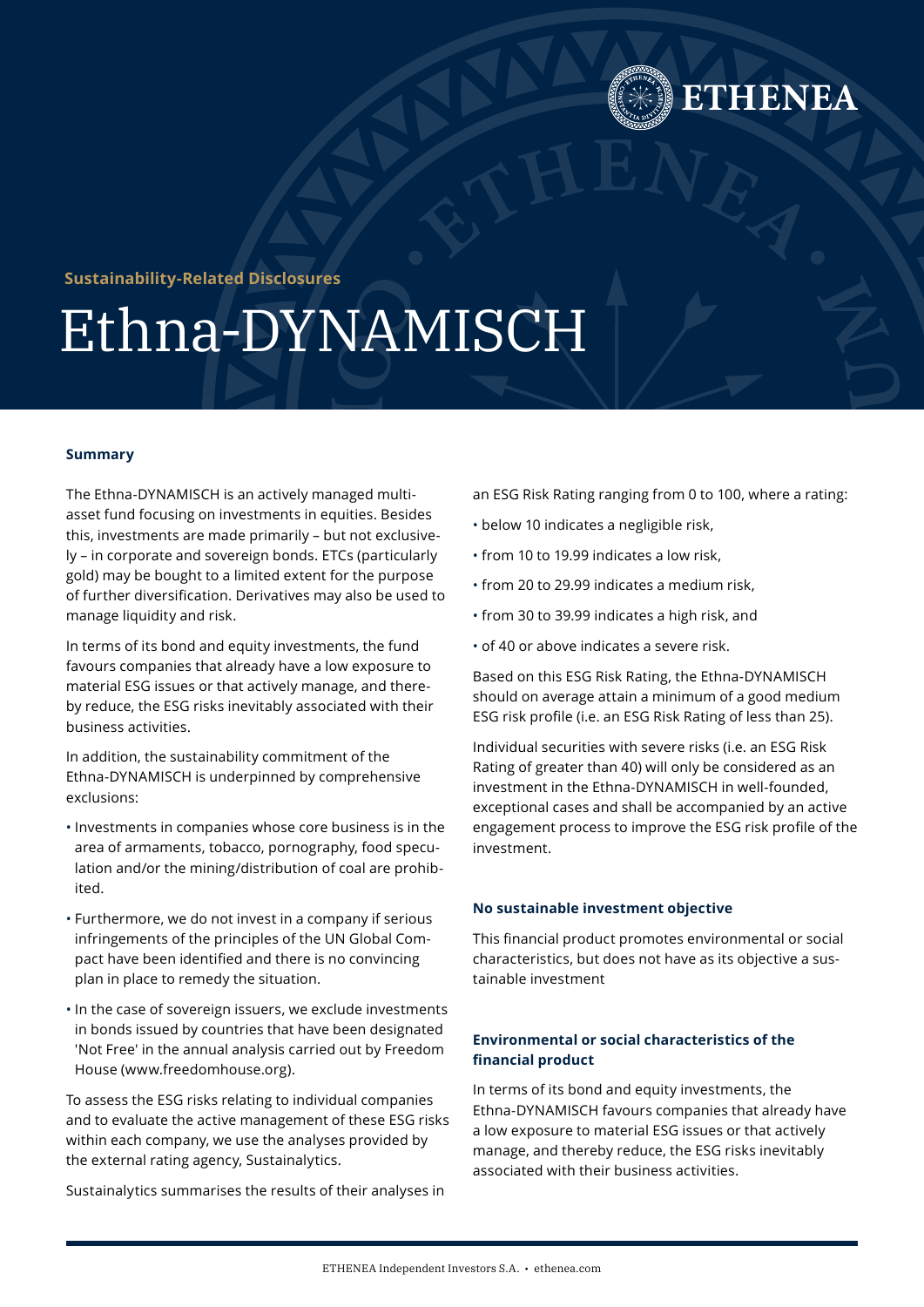

In addition, the sustainability commitment of the Ethna-DYNAMISCH is underpinned by comprehensive exclusions:

- Investments in companies whose core business is in the area of armaments, tobacco, pornography, food speculation and/or the mining/distribution of coal are prohibited.
- Furthermore, we do not invest in a company if serious infringements of the principles of the UN Global Compact have been identified and there is no convincing plan in place to remedy the situation.
- In the case of sovereign issuers, we exclude investments in bonds issued by countries that have been designated 'Not Free' in the annual analysis carried out by Freedom House ([www.freedomhouse.org](https://freedomhouse.org/)).

#### **Investment strategy**

To assess the ESG risks relating to individual companies and to evaluate the active management of these ESG risks within each company, we use the analyses provided by the external rating agency, Sustainalytics.

Sustainalytics summarises the results of their analyses in an ESG Risk Rating ranging from 0 to 100, where a rating:

- below 10 indicates a negligible risk,
- from 10 to 19.99 indicates a low risk,
- from 20 to 29.99 indicates a medium risk,
- from 30 to 39.99 indicates a high risk, and
- of 40 or above indicates a severe risk.

Based on this ESG Risk Rating, the Ethna-DYNAMISCH should on average attain a minimum of a good medium ESG risk profile (i.e. an ESG Risk Rating of less than 25).

Individual securities with severe risks (i.e. an ESG Risk Rating of greater than 40) will only be considered as an investment in the Ethna-DYNAMISCH in well-founded, exceptional cases and shall be accompanied by an active engagement process to improve the ESG risk profile of the investment. Individual securities with severe risks account for around 15% of the investment universe.

In addition, the product-related and normative exclusions listed in the previous point are taken into account within the framework of the investment strategy. These exclusions reduce the global investment universe by around 10%.

As part of the investment process, we also verify whether the companies in which we invest follow good governance practices. In this regard, our ESG policy provides several screening mechanisms, such as checking for controversies and compliance with the UN Global Compact. These in turn lead to subsequent escalation levels ranging from various engagement options to strict exclusion of non-compliant companies (you will find a link to the ESG Policy at the end of this document).

#### **Proportion of investments**

The Ethna-DYNAMISCH is an actively managed multiasset fund focusing on investments in equities. Besides this, investments are made primarily – but not exclusively – in corporate and sovereign bonds. ETCs (particularly gold) may be bought to a limited extent for the purpose of further diversification. Derivatives may also be used to manage liquidity and risk. The concrete weighting of the individual asset classes depends on the market assessment of the Portfolio Managers and may be subject to fluctuations over time. Under normal market conditions, however, a significant gross equity quota of around 60% to 80% of the fund assets can be expected.

The aforementioned sustainability objectives of the fund, which consist of a comprehensive combination of environmental, social and governance aspects, can be implemented primarily in investments in equities and corporate bonds. Generally, these are well represented in the analyses provided by Sustainalytics, which cover more than 12,000 companies worldwide. In the event that less than 51% of the fund's company-related direct investments are covered by an ESG Risk Rating calculated by Sustainalytics, the Portfolio Managers must prepare their own analyses with comparable results or select alternative investments with an existing ESG Risk Rating.

Indirect investments in equities or corporate bonds, in particular through other investment funds or ETFs, are not planned.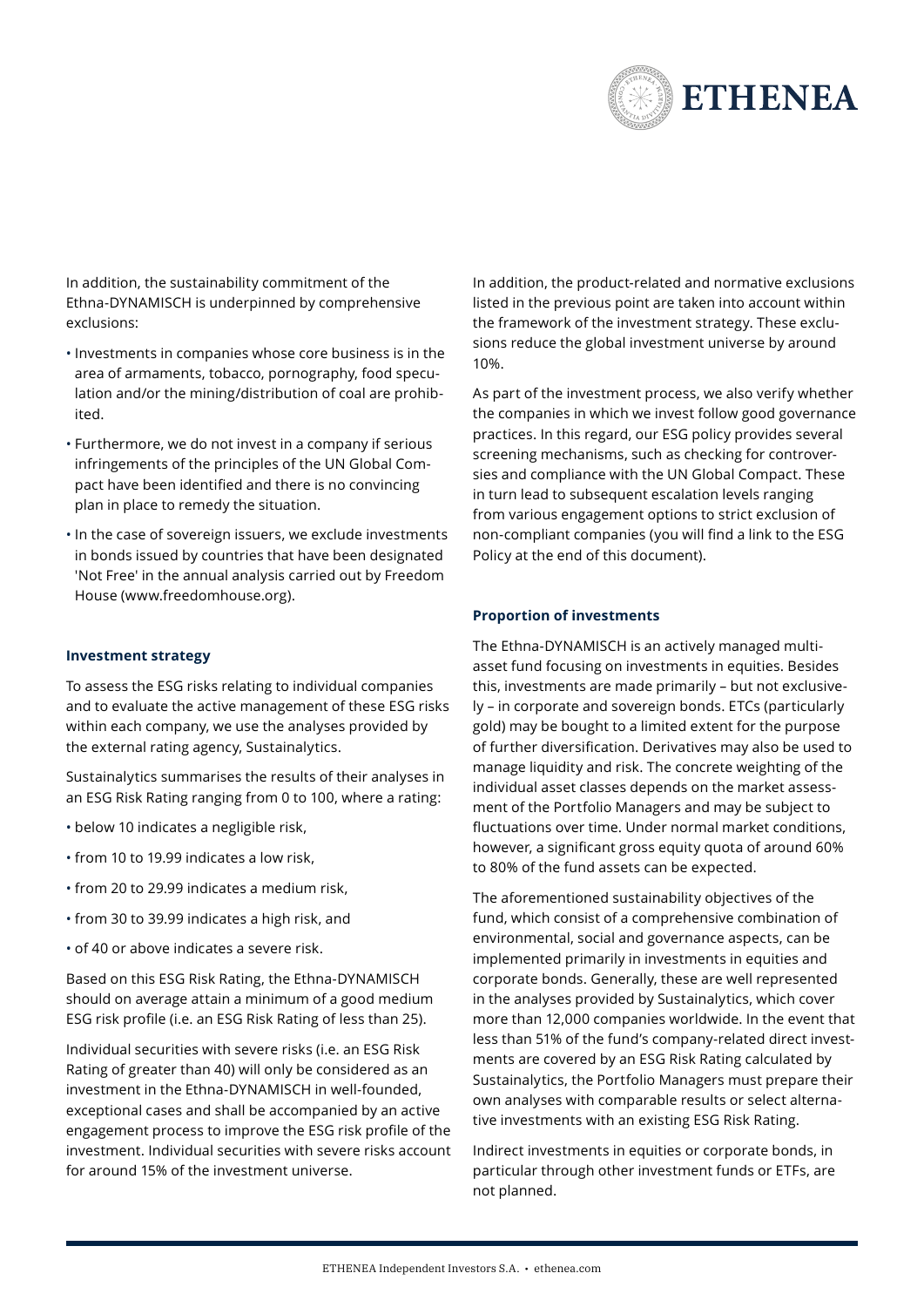

Sovereign bonds are not directly affected by the sustainability goals outlined, but are subject to a strict social exclusion criterion (exclusion of countries designated 'Not Free').

Any ETCs or derivatives used are also not intended as active instruments for achieving the sustainability goals outlined.

Sustainable investments within the scope of Regulation (EU) 2019/2088 are not explicitly intended.

### **Monitoring of environmental or social characteristics**

The ESG Risk Ratings are monitored pre trade by the Portfolio Manager responsible for the fund and this is evaluated on a daily basis post trade by means of a specific ESG report. Exclusions are monitored both pre and post trade by an investment compliance system.

In addition, there are plans to publish a client report (ESG factsheet) accessible via the website, which contains the average ESG Risk Rating of the fund, as well as a distribution diagram of the ESG Risk Ratings of all direct investments in equities and corporate bonds held in the fund.

# **Methodologies**

ESG Risk Ratings from the external rating agency, Sustainalytics (a Morningstar subsidiary), enhance the decisionmaking process by providing an in-depth assessment of a company's exposure to sustainability-related factors, such as environmental, social and governance issues. A company's ESG Risk Rating is ranked globally across the entire analysed universe of more than 12,000 companies. The rating takes a company's individual exposure to material ESG issues into account and includes the company's active management of these risks in the final rating. Ratings of different sectors are therefore directly comparable with each other, so that at portfolio level there is an indication of the sustainability of the fund as a whole. Key influencing factors are: corporate governance, product governance, business ethics, access to basic services, human capital, bribery and corruption, emissions, effluents and waste, and occupational health and safety.

Comprehensive and clear explanations of the methodology used by Sustainalytics are available on their website [www.sustainalytics.com](https://www.sustainalytics.com/).

# **Data sources and processing**

The primary data source is the external rating provider, Sustainalytics. The requisite data is imported daily via an application programming interface (API) into the internal data collection of ETHENEA's Risk & Data Management Department, its quality is then checked in accordance with internal standards before the data is processed further.

Both the majority of the exclusions used and the ESG Risk Rating are based on data from Sustainalytics.

Once a year, the new country ratings from Freedom House [\(www.freedomhouse.org\)](https://freedomhouse.org/) for the exclusion of sovereign issuers are manually added to the internal data collection.

Estimated data is not used.

# **Limitations to methodologies and data**

So far, smaller companies rarely report on ESG-related risks and the measures taken in response, so the data situation there is more difficult and there is a risk that smaller companies will receive a weaker ESG rating from Sustainalytics or that no ESG rating will be available.

However, in practice this does not restrict the fund as it primarily invests in large-cap blue chips.

### **Due diligence**

The ESG Risk Ratings are monitored pre trade by the Portfolio Manager responsible for the fund and this is evaluated on a daily basis post trade by means of a specific ESG report. Exclusions are monitored both pre and post trade by an investment compliance system.